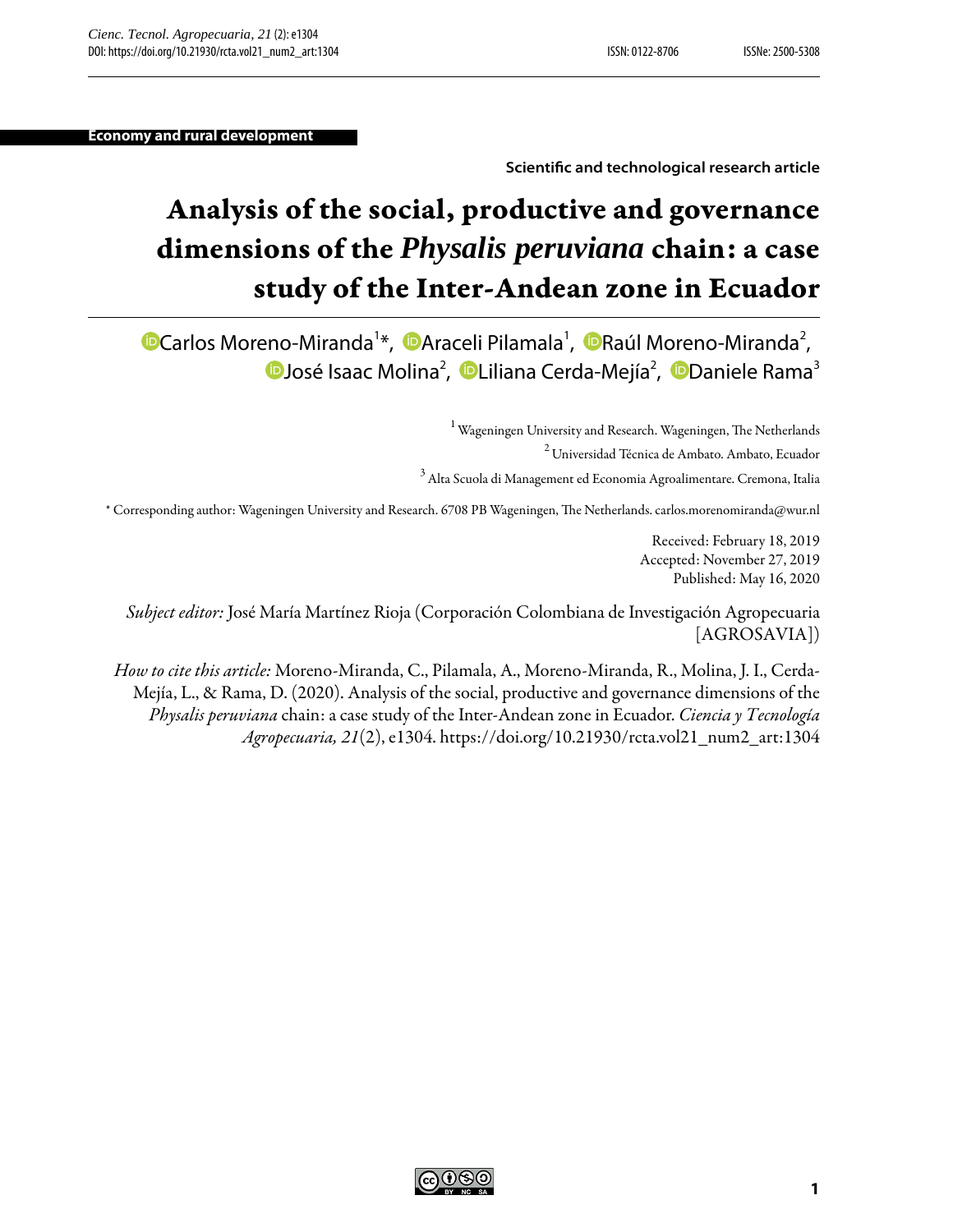#### Abstract

The diversification of agri-food products through emerging chains has a fundamental socio-economic role in Ecuador. However, a substantial amount of research has focused solely on examining agronomic yield. Conversely, there is a shift in the agri-food chain perspective to more sustainable production and consumption models. Socio-economic sustainability, chain configuration, and governance are aspects that can be improved. In this sense, socio-economic and productive factors are consequential with the level of development and still affect chain development. is study aimed to analyze social and production aspects to understand the dynamics of the Inca berry chain. Thus, vertical and horizontal dimensioning was introduced to contribute with relevant insights. The framework applied includes a revision of primary and support activities and high and low relevance flows. The research clustered pre-production, production, and post-production levels mapping the food chain, and identifying its actors. Results show several viable long-term strategies, such as marketing channel diversification, the intervention of academic institutions, and the empowerment of associations aimed towards circular economic models. The main contribution is the application of the chain configuration to assess performance. Based on the results obtained, our recommendation is to incorporate new indicators to analyze the environmental and institutional components in-depth. Both production unit professionals and academics may find this study useful to operationalize sustainability in agri-food chains.

Keywords: associative structures, crop performance, dimensioning, Peruvian groundcherry, rural development

## Análisis de las dimensiones sociales, productivas y de gobernanza de la cadena de *Physalis peruviana*: un estudio de caso de la zona interandina en Ecuador

#### Resumen

La diversificación de los productos agroalimentarios mediante cadenas emergentes juega un papel socioeconómico fundamental en Ecuador. Sin embargo, las investigaciones se han centrado solo en examinar el desempeño agronómico. Por otro lado, existe un cambio en la perspectiva hacia modelos de producción y consumo sostenibles. La sostenibilidad socioeconómica, la configuración de cadena y la gobernanza son aspectos para proponer mejoras. Los factores socioeconómicos y productivos son consecuentes con el nivel de desarrollo y aún afectan el progreso de las cadenas. Este estudio tuvo como objetivo analizaraspectos socioeconómicos y de producción paracomprender la dinámica delacadena de bayas incas, por lo cual se introdujo el dimensionamiento vertical y horizontal para contribuir con ideas relevantes. El marco aplicado cuenta con actividades primarias y de apoyo, y flujos de alta y baja relevancia. La investigación agrupó niveles de preproducción, producción y postproducción; además, se ejecutó el mapeo de la cadena alimentaria y la identificación de los actores. Los resultados obtenidos mostraron estrategias viables a largo plazo, como la diversificación de canales de comercialización, la intervención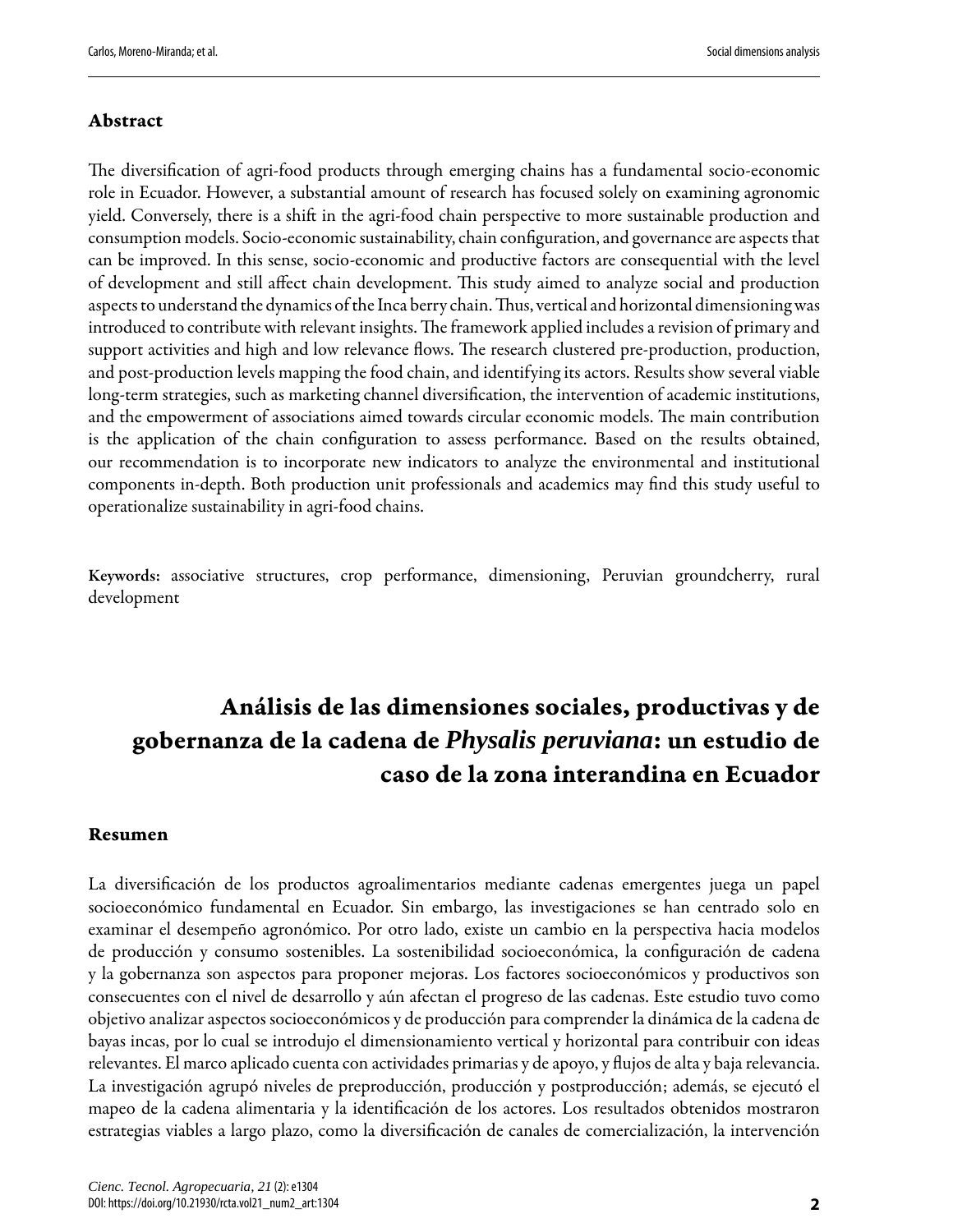de instituciones académicas y el empoderamiento de las asociaciones, dirigidas a modelos circulares. La principal contribución es la aplicación de la configuración para evaluar el rendimiento. Además, recomendamos emplear nuevos indicadores para analizar los componentes ambientales e institucionales a profundidad. Los profesionales con unidades de producción y académicos pueden encontrar útil el estudio para poner en funcionamiento la sostenibilidad agroalimentaria.

Palabras clave: desarrollo rural, desempeño de cultivos, dimensionamiento, estructuras asociativas, uchuva

#### Introduction

In the last decade, crop export growth has been significant in Latin American countries [\(Franko,](#page-16-0) [2018](#page-16-0)). These exports are mainly of fresh products, such as flowers, fruits, vegetables, and cereals ([Central Bank of Ecuador, 2018\)](#page-15-4). The Governments of these countries claim that trade activity has increased because of the growing food demand of developed countries ([Reardon, 2015;](#page-17-0) [Streeten, 2016](#page-18-0)). This aspect evidences relevant changes in consumers' diet and, therefore, in commercial opportunities for Latin American agri-food actors [\(Augustin et al., 2016](#page-15-0)). Currently, most of the Latin American countries have implemented policies promoting export fruits and vegetables ([Furtado, 2018](#page-16-1)). Further, the Inter-American Development Bank (IDB), is a "pivotal player" in strengthening foreign trade with Latin America ([IDB, 2018](#page-15-1)). However, medium and long-term adjustments will establish the economic positioning of this sector over time.

Previous research has pointed out some socio-economic issues of the Latin American fruit and vegetable sector ([Phukan et al., 2017](#page-17-1)). The consequences of agro-export growth, and the high incidence of informal recruitment of workers are examples of such issues ([Martínez Valle, 2016](#page-16-2)). Moreover, as in the case of the Peruvian groundcherry (*Physalis* spp.) chain in Ecuador, the persistence of minimal profit margins for farmers (Thiele et al., 2011), and the vulnerability of peasant families ([Alvarado & Rebaï, 2018;](#page-15-2) [Barrera-](#page-16-3)[Mosquera et al., 2010](#page-16-3); [Hallam et al., 2004\)](#page-16-4) are some concerns evidenced. Researchers claim that food chains that fail to adopt strategies tend to suffer a severe downturn ([Sands & Ferraro, 2010;](#page-17-2) [Sellahewa &](#page-17-3) [Martindale, 2010\)](#page-17-3).

The progress of the Ecuadorian agri-food chains also suffers from market failures and a low level of collaboration [\(Notarnicola et al., 2012](#page-17-4); [Romero & Wollni 2019\)](#page-17-5). For example, emerging chains such as the one of the Peruvian groundcherry shows odds related to the control imposed by large companies in the supply chains ([Ruiz, 2018;](#page-17-6) [Vega-Quezada et al., 2017](#page-18-2)), and the coordination level between actors [\(Central](#page-15-3) [Bank of Ecuador, 2018](#page-15-3); [Observatory of Economic Complexity \[OEC\], 2017](#page-17-7); [Ministry of Agriculture](#page-16-5) [of Ecuador, 2014](#page-16-5); [Romero and Wollni, 2018\)](#page-17-8). Therefore, the scientific community should consider the aspects mentioned above when assessing the performance of fruit and vegetable supply chains.

The Peruvian groundcherry network is an emerging chain located in the highland region of Ecuador, which is characterized by the expansion of its production units in the last years [\(Senplades, 2015](#page-17-9)).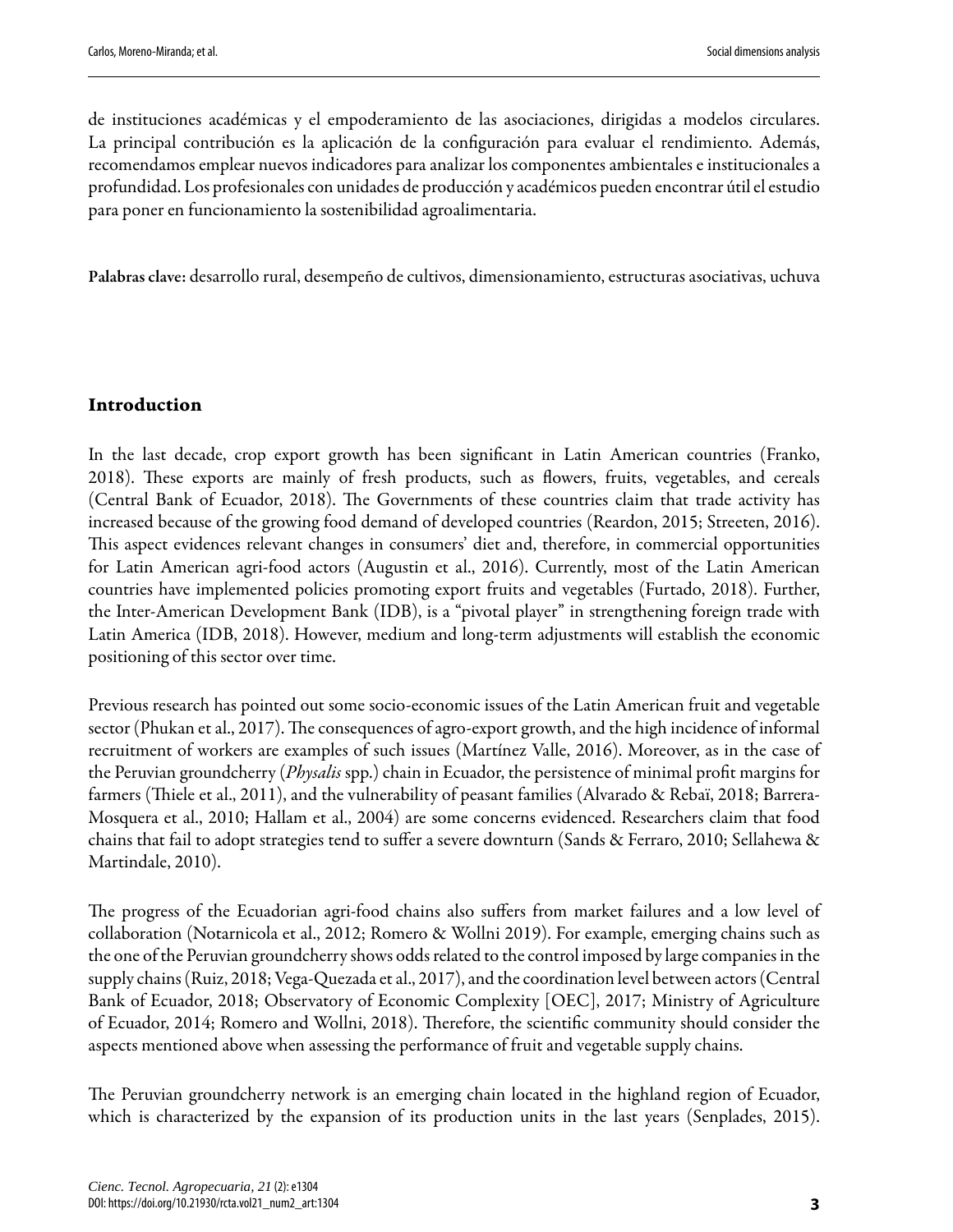This chain employs around 2000 rural workers who participate in activities such as soil conditioning, transport, and the transformation of raw material [\(Romero](#page-17-8) & Wollni, 2018). Also, 98 % of the companies involved are small and medium-sized enterprises (SMEs) ([Sarango-Lalangui](#page-17-10) et al., 2018), which look for an opportunity to be positioned in a higher-level market. Considering the abovementioned, this paper presents an attempt to evaluate the Peruvian groundcherry chain, including its primary and support activities comprehensively. Besides, a horizontal and vertical configuration will be performed to understand the implications of potential actors' collaboration. Both practitioners in production units and academics might find the study useful, as it offers sustainability operationalization research in agrifood chains. Therefore, the paper is structured as follows: Section 2 explains the materials and methods employed to implement the study, and the results and discussion are presented in section 3; section 4 shows some conclusions and research implications.

#### Materials and methods

The data collection took place in the inter-Andean zone of Ecuador, comprising the provinces of Cotopaxi, Tungurahua, and Chimborazo (figure 1). The Peruvian groundcherry chain has received attention from different sectors because of its farming structure, inequality in irrigation water, loss of the *páramo* ecosystem, and market price instability. The methodology involved socio-economic, production, export, and agricultural policies. Moreover, it highlighted the structures at the horizontal and vertical levels, as explained below:

1. Food chain mapping. The scheme employed is the one developed by [Hawkes](#page-16-6) & Ruel (2011), which determined the groups of actors and relevant activities. Moreover, this step identified the *less and higher importance flows* running through the chain.

2. Identification of value chain actors. This phase employed the information from the last census (2015) conducted by the Ministry of Agriculture (MAG) [\(table](#page-3-0) 1). Besides, it analyzed the post-production actors by examining the records submitted by the Ministry of Industries and Productivity ([Mipro,](#page-17-11) 2016) ([table](#page-4-0) [2\)](#page-4-0) regarding SMEs and large companies.

|                                 | Unit   | Province |            |            |
|---------------------------------|--------|----------|------------|------------|
|                                 |        | Cotopaxi | Tungurahua | Chimborazo |
| Agricultural producers          | Person | 183      | 170        | 248        |
| Fruit and vegetable producers   | Person | 44       | 36         | 69         |
| Peruvian groundcherry producers | Person | 129      | 189        | 153        |
| Peruvian groundcherry area      | ha     | 259.69   | 329.09     | 274.52     |

<span id="page-3-0"></span>Table 1. Peruvian groundcherry producers and production area per province

Source: Ministry of [Agriculture](#page-16-7) (MAG) (2016)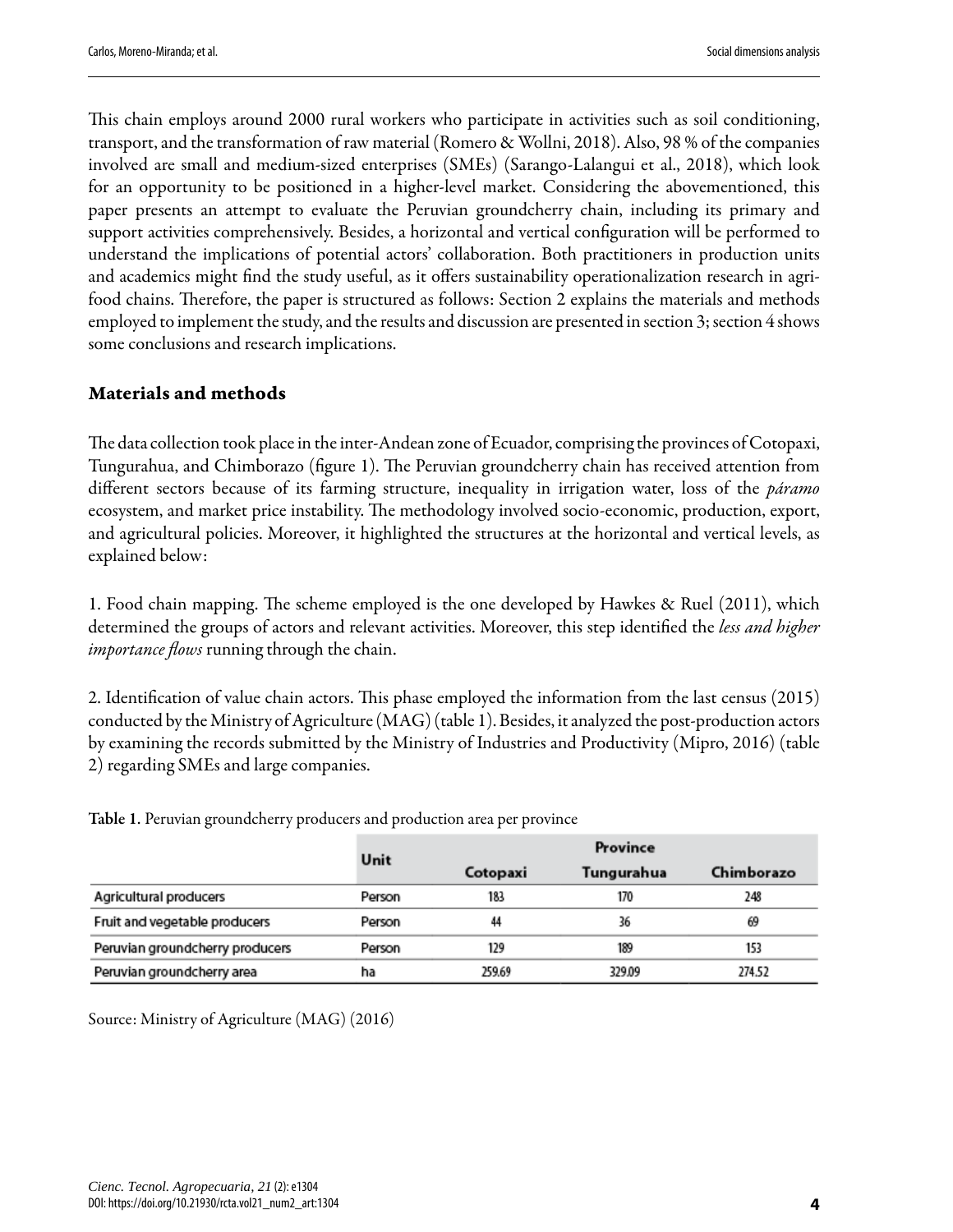|                  |                                            |          | Province   |            |  |
|------------------|--------------------------------------------|----------|------------|------------|--|
|                  |                                            | Cotopaxi | Tungurahua | Chimborazo |  |
| Type of business | Microenterprises                           | 1397     | 3194       | 1658       |  |
|                  | Small businesses                           | 84       | 357        | 99         |  |
|                  | Medium-sized enterprises                   | 16       | 61         | 16         |  |
|                  | Large companies                            |          | 18         |            |  |
|                  | Fruit and vegetable processing companies   | 54       | 176        | 82         |  |
|                  | Peruvian groundcherry processing companies | 15       | 27         | 10         |  |

<span id="page-4-0"></span>Table 2. Small and medium-sized enterprises and large companies involved in the Peruvian groundcherry chain per province

Source: National Secretariat of [Development](#page-17-12) (Senplades) (2017)

3. Sample size description. The experiment used the continuous variable "number of producers registered by MAG" to estimate the sample size of producers. Also, it applied the Sukhatme formula [\(Sukhatme,](#page-18-3) [1957](#page-18-3)) at the 95 % confidence level. The sample of producers assessed 41, 53, and 45 producers from Cotopaxi, Tungurahua, and Chimborazo, respectively.

4. Descriptive analysis. Previously, the experimental phase carried out a workshop with stakeholders to select performance variables from a pre-established list. The list considered productive and socio-economic factors. Besides, it accounted for export and agricultural policy implications. Then, it constructed interviews and surveys, and Cronbach's alpha index was employed to validate the answers to the posed questions. Furthermore, it analyzed the collected data through descriptive tools, such as the Contribution Analysis and the Dominance Analysis (Azen & [Budescu,](#page-15-5) 2003; Budescu, 1993; [Mayne,](#page-16-8) [2008](#page-16-8); [Triantaphyllou](#page-18-4) & Mann, 1994).

5. Scanning the configuration. In this step, the experiment applied the estimating outline published by Gereffi and Fernandez-Stark (2016) to identify the horizontal and vertical structures. This tool gave vital insights on the complexity level of the studied chain.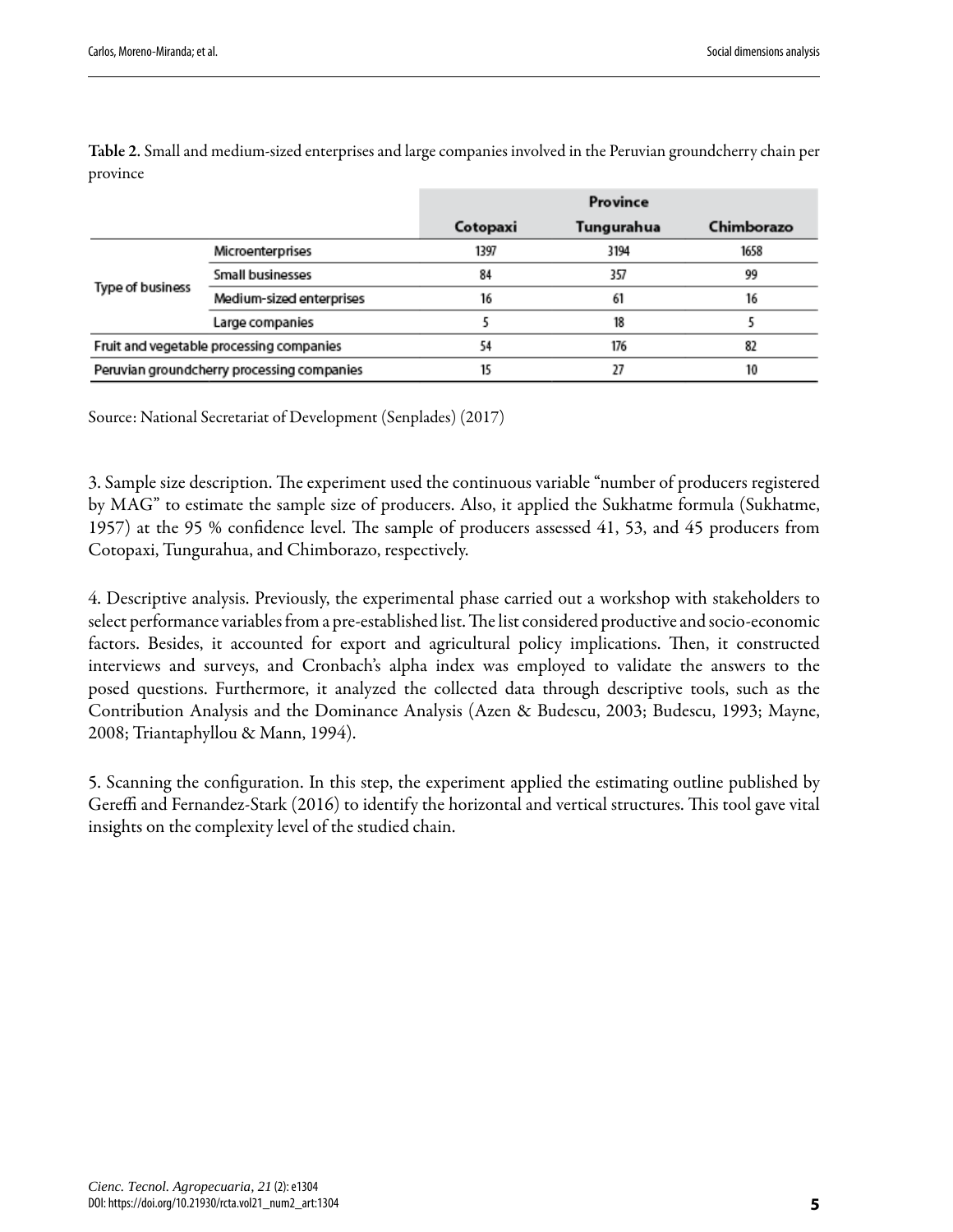<span id="page-5-0"></span>

Figure 1. Location of the provinces of Cotopaxi, Tungurahua, and Chimborazo (Ecuador) Source: Elaborated by the authors

#### Results and discussion

#### Food chain mapping

The overview started by identifying support activities (figure 2). The Ecuadorian Agency of Plant Protection (Agrocalidad), and Instituto Nacional de Investigaciones Agropecuarias [National Institute of Agricultural Research] (Iniap), performed 60 % of the operations up to this stage. Examples of those operations are explained below. Seventy-five percent of the public and private financing entities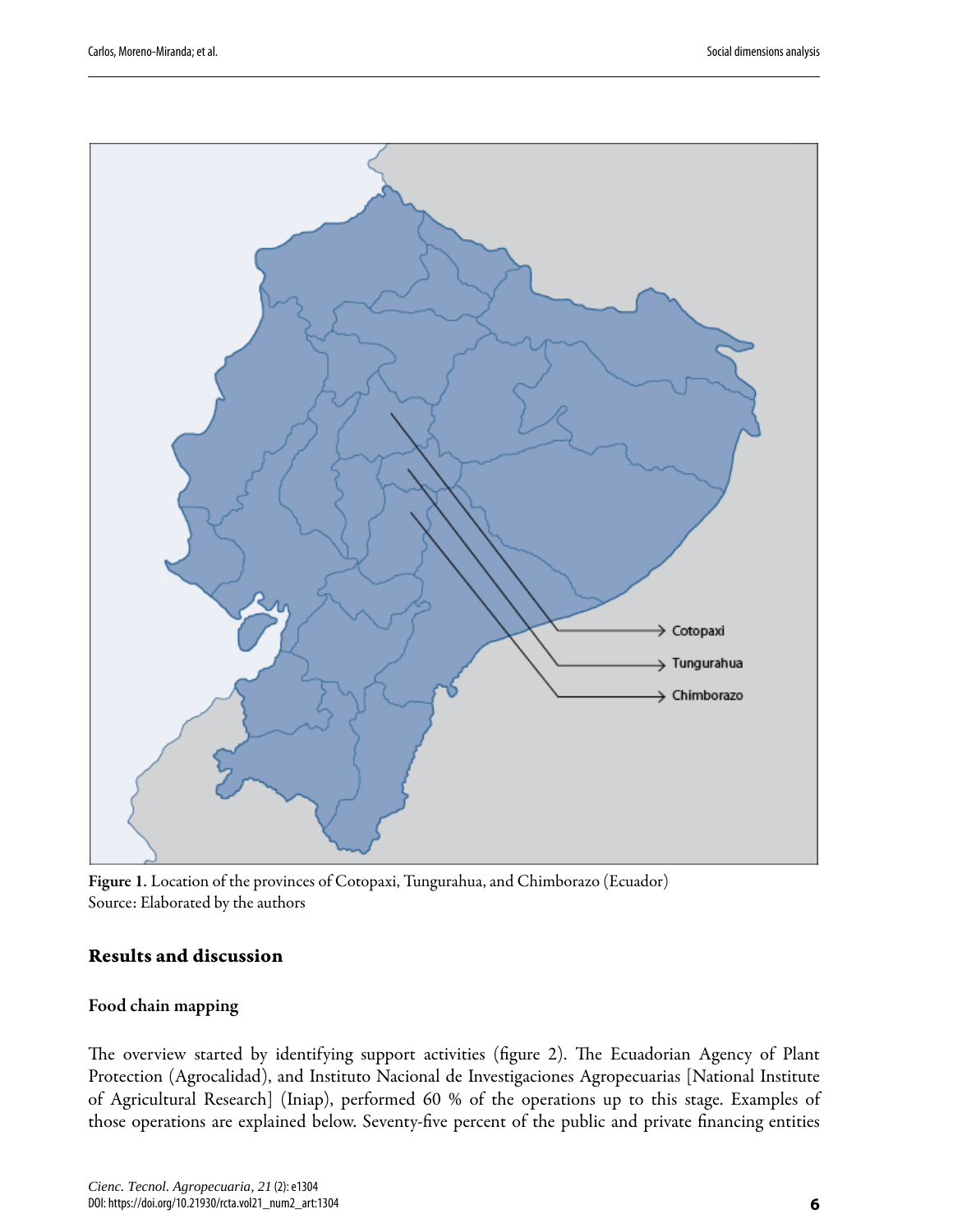<span id="page-6-0"></span>

supported production and post-production activities through funding programs for SMEs, entrepreneurs, and peasant producers.

Figure 2. Actors and flows identified in the Peruvian groundcherry agri-food chain Source: Elaborated by the authors

Furthermore, the chain mapping identified the production stage, which included individual producers and two associations. These actors started with higher importance flows (agri-food material) by delivering them at commercialization centers. Examples of those commercialization centers were wholesale outlets located in the cities of Ambato and Riobamba. Then, private processors and startups were identified, which transformed raw material into goods with high value-added. More than 50 % of the processed Peruvian groundcherry belonged to the canning and dried fruit categories.

Processing actors also traded their business portfolio to big retailing corporations because of the potential opportunity to consolidate brands. Furthermore, the mapping recognized actors involved in the commercialization stage. Such actors were importers, exporters, retailers, and advertising agencies, among others. For instance, Corporación La Favorita S.A. and Corporación El Rosado S.A. were retailers with high national participation in the Peruvian groundcherry market. This general overview will be detailed in the descriptive analysis section.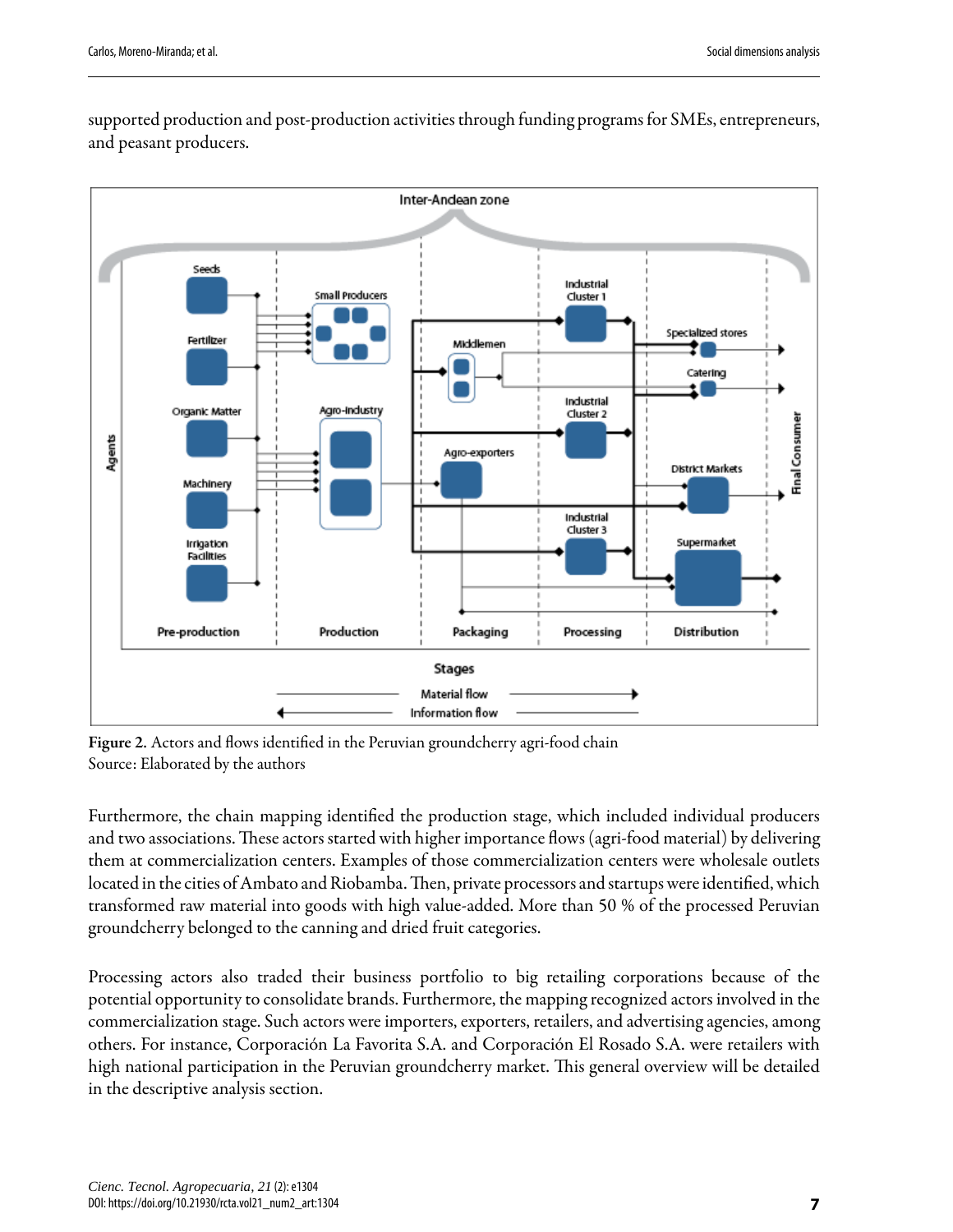#### Identification of value chain actors

The Ministry of [Agriculture](#page-16-7) of Ecuador (2016) pointed out that 0.95 % of the fruits and vegetable producers are involved in the Peruvian groundcherry production stage. The province with the largest Peruvian groundcherry production surface was Tungurahua. On the other hand, the Secretariat of Planning and Development (2017) reported that 7,112 companies have commercial operations that include Peruvian groundcherry. Tungurahua registered 52.53 % of the companies, Chimborazo accounted for 25.73 %, and Cotopaxi recorded 21.73 %.

#### Descriptive analysis

#### *Pre-production stage*

The outcomes stated that the National Government prioritized strategies, such as the development of the rural economy and the redistribution of production supplies, including manuals, seeds, fertilizers, and irrigation systems, among others. Besides, public agencies were responsible for transferring novel techniques at the production level ([Houtart,](#page-16-9) 2014; [Santacoloma-Varón,](#page-17-13) 2015). Also, academic institutions such as the Technical University of Ambato and University of the Armed Forces led programs aimed at improving production yield, plant genetics, and processing technology. The scientific community of those institutions devoted many resources to topics such as land and water use efficiency and food packaging (Mutebi [Kalibwani](#page-17-14) et al., 2018; [Rodríguez](#page-17-15) Moreno, 2018).

#### *Production stage*

*Socio-economic findings*. The outcomes showed that producers were between 29 and 52 years old. Most of them were men (58 %), the prevalent education level was up to middle school (39 %), and 27 % of the respondents finished the bachelor. This academic background situation was not a barrier to negotiate with downward actors. However, farmers always took the risk concerning contract renewal with buyers and fair selling prices in each business cycle. Additionally, 37 % of the producers were cooperative partners, and 30 % were association members; even so, few of them were willing to adopt specific strategies to expand the volumes of Peruvian groundcherry. The last breakthrough was that 58 % of the producers financed the production through savings, and 38 percent acquired bank debts [\(table](#page-8-0) 3).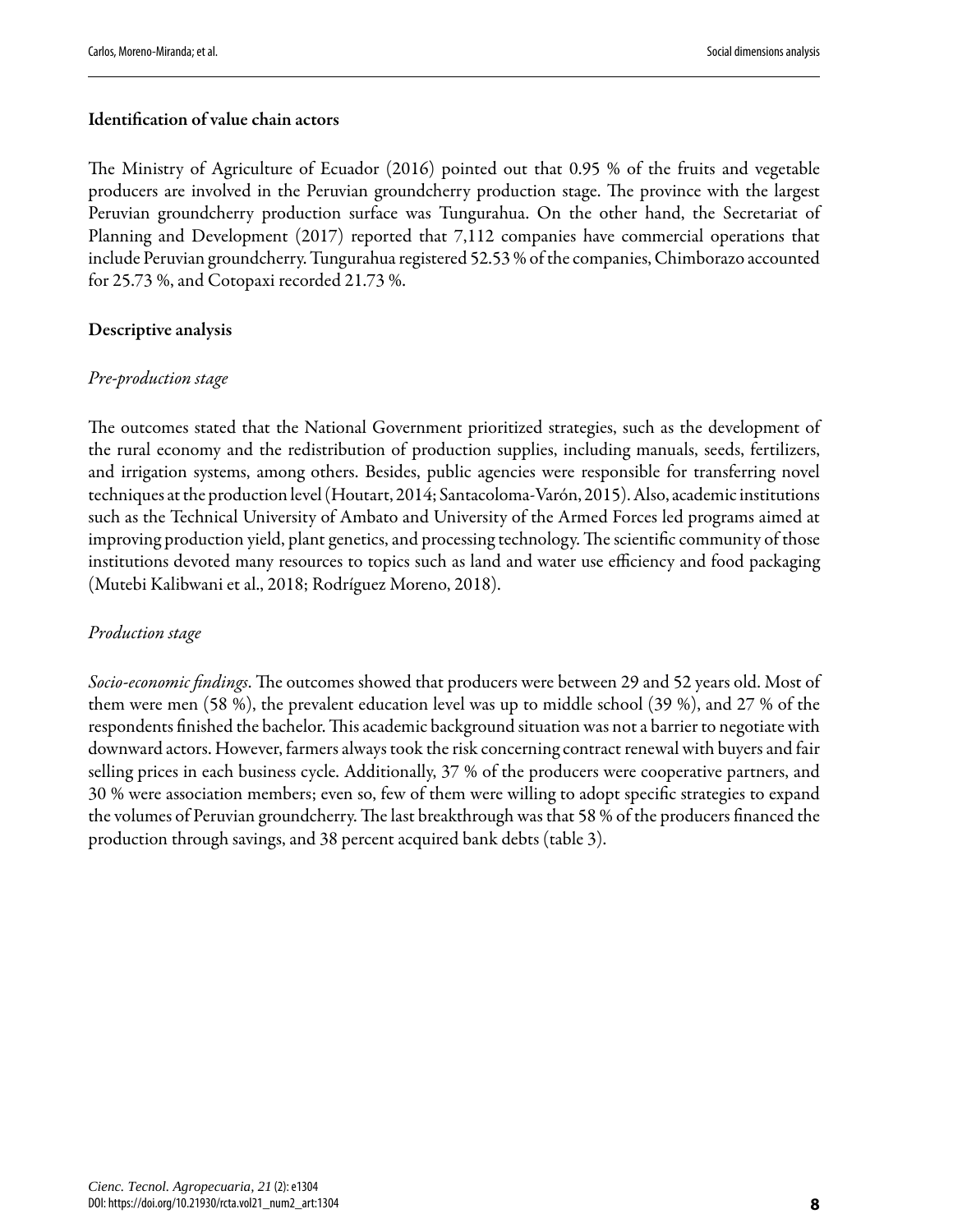<span id="page-8-0"></span>Table 3. Descriptive analysis of the sample

|                                                                                                         | Maximum | Mean | <b>Standard Deviation</b> |
|---------------------------------------------------------------------------------------------------------|---------|------|---------------------------|
| Age (head of family) (n = 139)<br>< 18 years<br>19-25 years<br>26-40 years<br>41-55 years<br>> 56 years | 52      | 45   | 5                         |
| Cooperative partners (n = 139)<br>$No = 0$<br>$Yes = 1$                                                 | 1       | 0.88 | 0.329                     |
| Association member (n = 139)<br>$No = 0$<br>$Yes = 1$                                                   | 1       | 0.79 | 0.409                     |
| Gender<br>$Male = 0$<br>$Female = 1$                                                                    | 1       | 0.82 | 0.387                     |
| Education level (n = 139)<br>$School = 0$<br>High School=1<br>University = 2                            | 2       | 1.55 | 0.645                     |
| Income level (n = 139)<br><700 USD<br>701-1000 USD<br>1001-1300 USD<br>1301-1700 USD<br>>1700 USD       | 1720    | 1360 | 22816                     |

Source: Elaborated by the authors

Regarding production results, most of the producers (60 %) considered the growing demand for Peruvian groundcherry at the local and international levels as the primary driver to expand crops. The current worldwide trade opportunity was an immersive interest for those who were cultivating Peruvian groundcherry. The most promising segment was the European market. However, the results also pointed out that 55 % of the respondents had more than 3 ha of land, but the Peruvian groundcherry crops covered only between 0.1 and 0.9 ha on average. Another driver of Peruvian groundcherry supply was the high fragmentation of traditional markets, such as potato, maize, and onion. However, findings determined a production stage with limited downward coordination, where 42 % of the producers showed high crop diversification, and just 31 % operated through partnerships. Besides, there was a low density of Colombian and Kenyan genotypes (figure 3). These foreign varieties showed phytopathological vulnerability and lack of adaption to Ecuadorian field conditions [\(Arellano,](#page-15-6) 2018; Galvis et al., 2015). The Ecuadorian genotype was by far the most common variety in production units. According to Brito [\(2015\)](#page-16-11) and [Carrillo-Perdomo](#page-16-12) et al. [\(2015\)](#page-16-12), in Ecuador, there were approximately 20 types of Peruvian groundcherry with prominent sensorial features, such as color, size, and shape.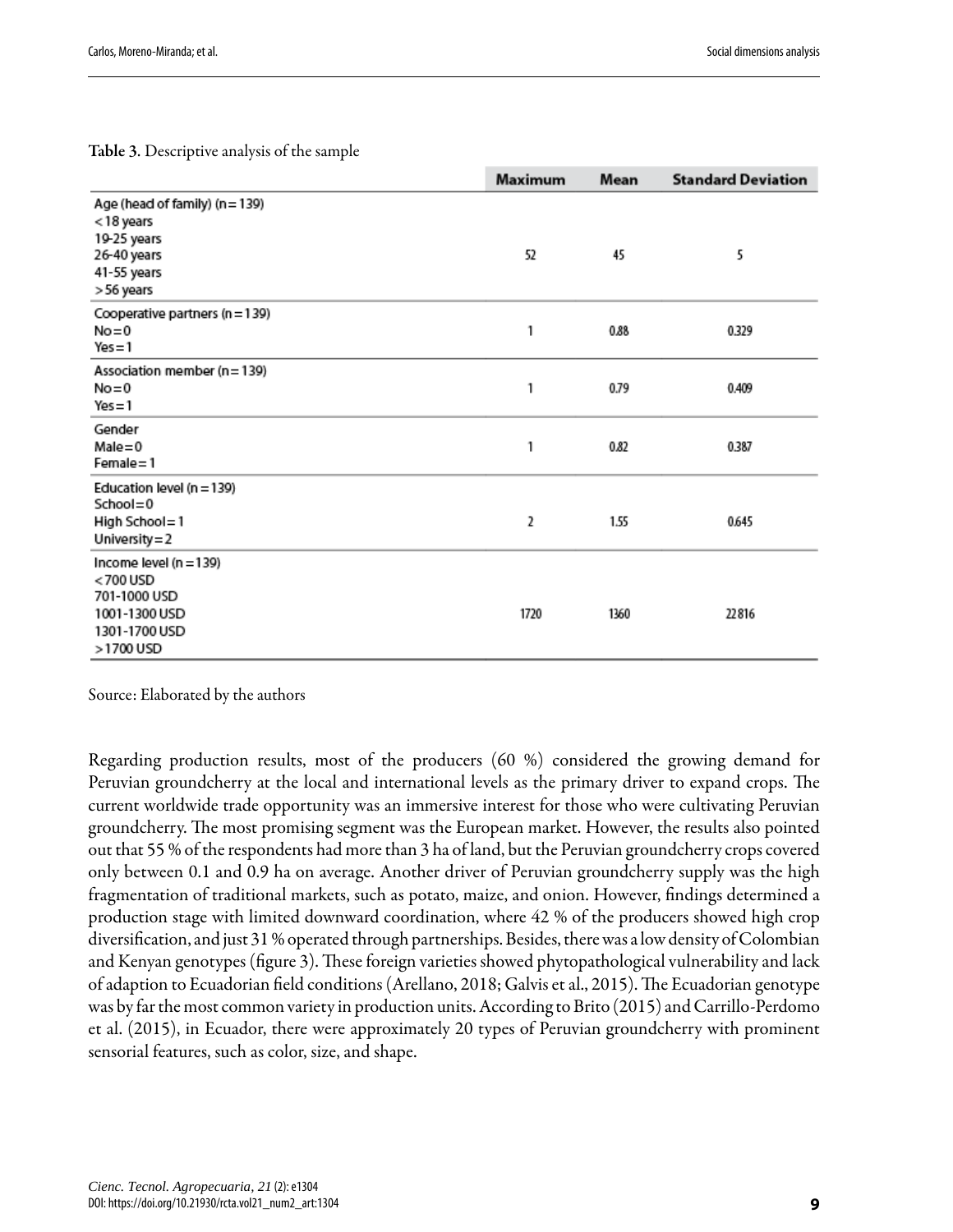<span id="page-9-0"></span>

Figure 3. Peruvian groundcherry genotypes cultivated in Ecuador from the years 2011 to 2016 Source: Elaborated by the authors, based on Ministerio de Agricultura [\(2014,](#page-16-5) [2016\)](#page-16-7)

The persistence of knowledge gaps affected Peruvian groundcherry producers and all the value chain directly and indirectly. According to The National Institute of [Agricultural](#page-16-13) Research (Iniap) (2016), these gaps included sustainable Peruvian groundcherry crop management and plant breeding, due to the lack of private investment and governmental incentives. Therefore, the National Plan for Agricultural Support 2013-2017 failed in supporting key aspects of emerging agri-food chains. The design of this policy aimed at enabling accessibility to agronomic assets ([Brito,](#page-16-11) 2015). However, it was necessary to implement a monitoring plan for those policies, which was able to reinforce the agricultural systems.

Apart from that, observations elucidated some productivity rates. An average of 12.9 t/ha of Peruvian groundcherry yield was observed considering these means (fi[gure](#page-10-0) 4). The reference was Colombia as the current leader in Peruvian groundcherry production. The results reported by [Carrillo-Perdomo](#page-16-12) et al.  $(2015)$  and [Fischer](#page-16-14) et al.  $(2014)$  on Colombian yields reported 14.5 t/ha. The production systems and infrastructure of both countries were very similar and competitive compared with each other. However, returns could vary depending on the production method. In open field, yields ranged between 10 and 13 t/ha, whereas greenhouse systems yielded between 15 and 25 t/ha. Further, findings indicated that most likely, the challenges were found at the post-harvest practices where only 35 % of the producers applied them to reduce losses.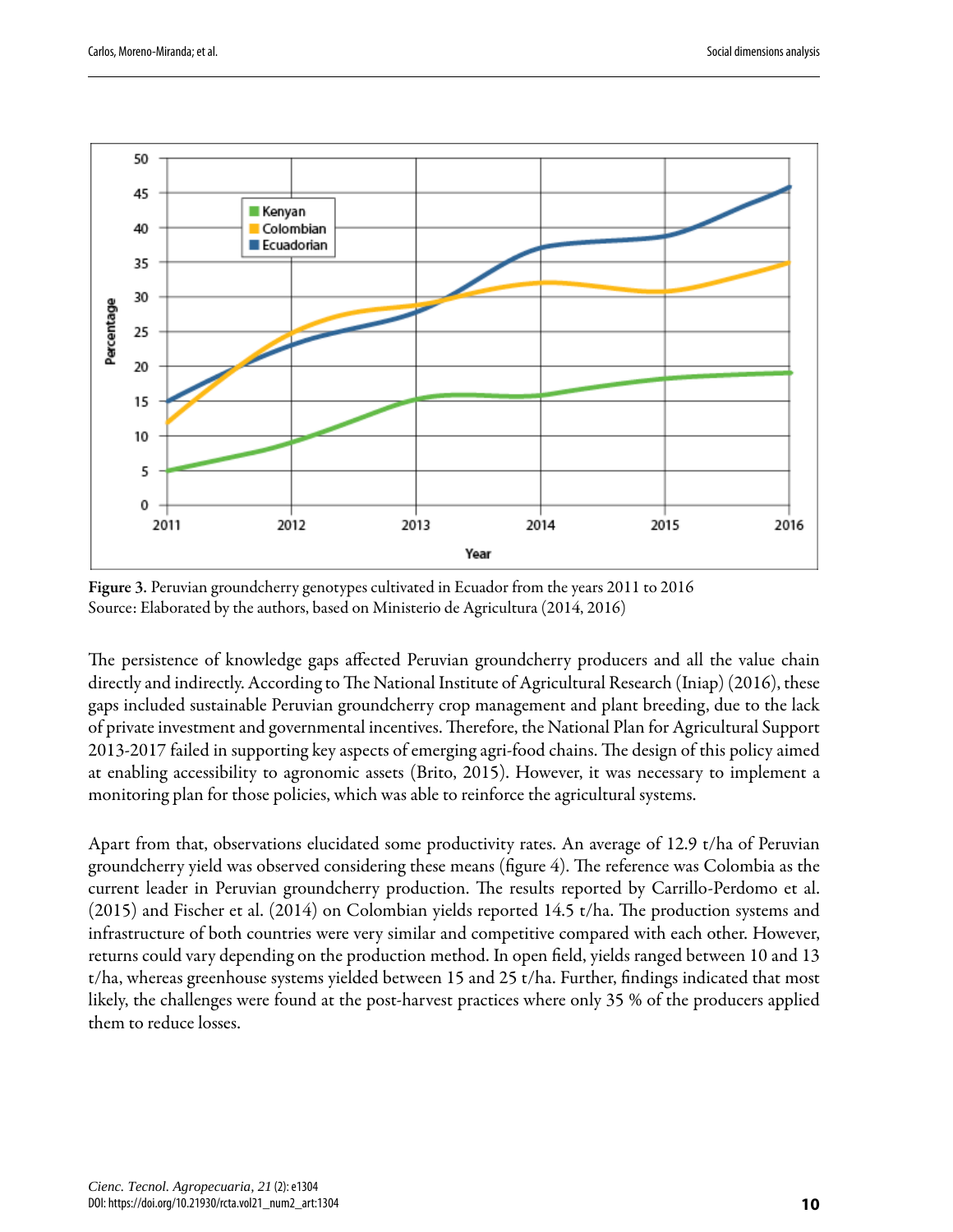<span id="page-10-0"></span>

Figure 4. Productive yield (t/ha) of the Peruvian groundcherry agri-food chain Source: Elaborated by the authors

Regarding the performance findings, respondents stated a gross farming profit of USD 11500/year  $(\pm 150 \text{ USD/year})$  and a net income of USD 6600/ha/year ( $\pm 50 \text{ USD/year}$ ). The outcomes reported by [Orjuela](#page-17-16) Castro et al. (2017) pointed out a Colombian gross profit between USD 5000/ha/year and 8000/ha/year during 2014 and 2015. According to [Altamirano](#page-15-7) (2010), Peruvian groundcherry production was profitable, and its internal rate of return (IRR) on investment ranged between 13 and 25 percent. Furthermore, MAG (2016) reported an 18 percent profitability rate in the Peruvian groundcherry production, and the sum of fix and variable costs to produce one hectare of Peruvian groundcherry is USD 6000 in the initial year. The predicted yields under the right climatic conditions were around 13000 kg/ha/ year, and with a price of USD 1.00/kg, each hectare would generate a gross income of USD 13000/year. Then, by subtracting the production cost, a gross profit of USD 7000/year would be obtained. Therefore, the observations established a contribution margin of around USD 0.46/kg.

#### *Post-production stage: processing companies*

*Economic findings*. The outcomes showed that 98.43 % were SMEs, and 1.57 % were large companies. Also, 40.10 % were raw material processors, whereas 60.90 % combined the processing with marketing activities. Besides, 69.20 % of the companies worked with retailers, and only 10.40 % were exporting companies. However, respondents mentioned that processing companies required support to improve their performance. Such support would be to aid the diversification of their product portfolio and the possibility of building links with public entities to expand the foreign trade [\(Proecuador, 2016;](#page-17-17) [2017](#page-17-18)). Besides, 45 % of the respondents considered the supply price as the decisive factor during the purchasing process of Peruvian groundcherry. However, the quality criteria were relevant. For instance, low-quality fruit dropped the chance of negotiation up to a 49 % probability. This was not the case of the demand price, where 57 % of the respondents claimed that customer requirement was the primary driver (fi[gure 5](#page-11-0)).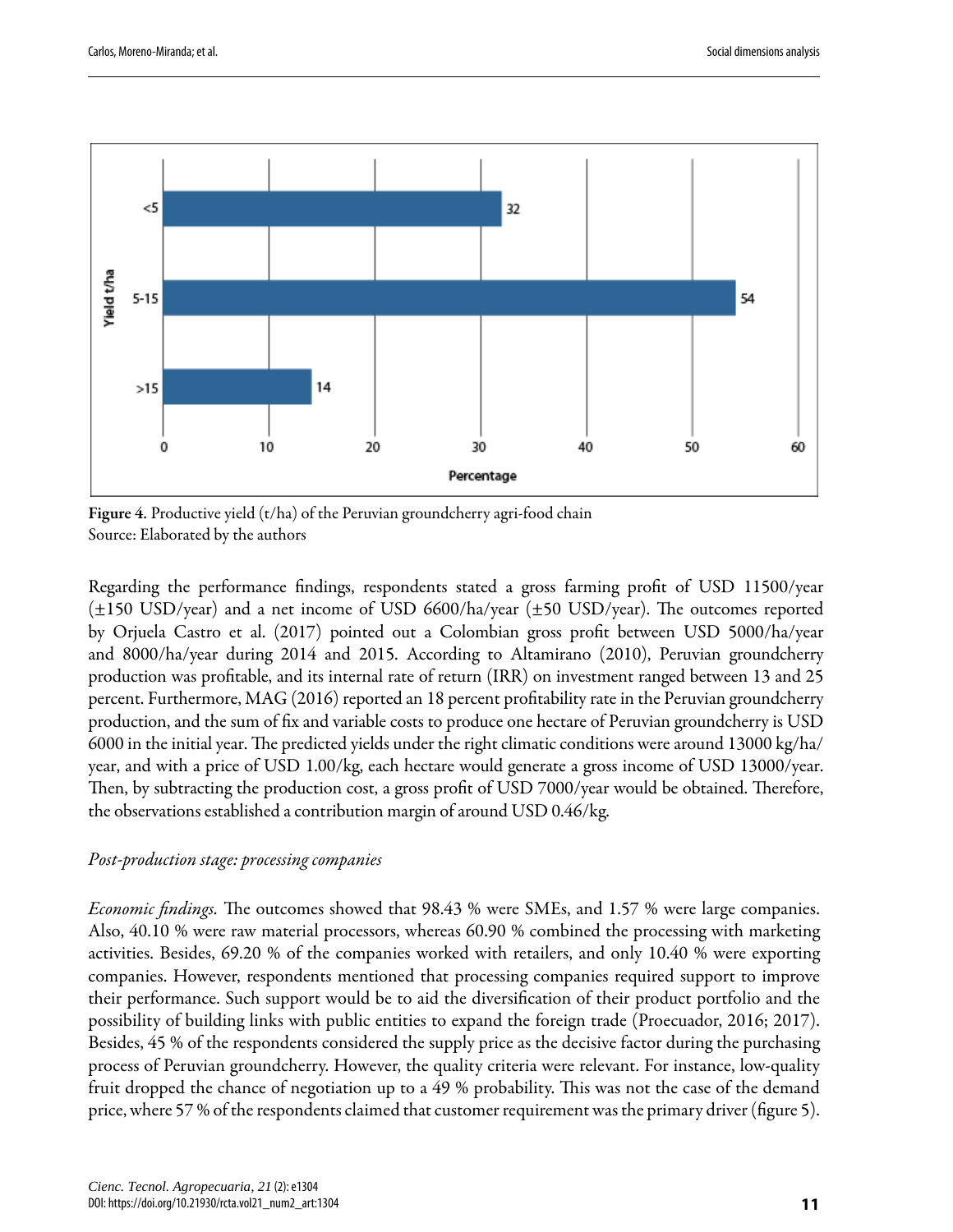<span id="page-11-0"></span>

Figure 5. Influencing factors in purchasing and selling Peruvian groundcherry by processors Source: Elaborated by the authors

In fulfilment to logistical findings, the results pointed out that only 39.10 % of the companies owned transport facilities, whereas 60.90% outsourced this service through local van and truck cooperatives. Only 40 % of the companies did not show difficulties in transporting fresh Peruvian groundcherry. Furthermore, 89 % of the companies' delegates emphasized the high dependency they had on the deliveries carried out for producers; thus, there was not a competition between both stages. Their suppliers were middlemen (48 %) and full-time farmers (52 %). Despite the challenges faced with the logistics, it is noteworthy to emphasize the public investment in roads aimed at improving efficiency. Nevertheless, the enhancement of short marketing circuits by following trends in customer preferences (figure 6), could reach more sustainable logistics.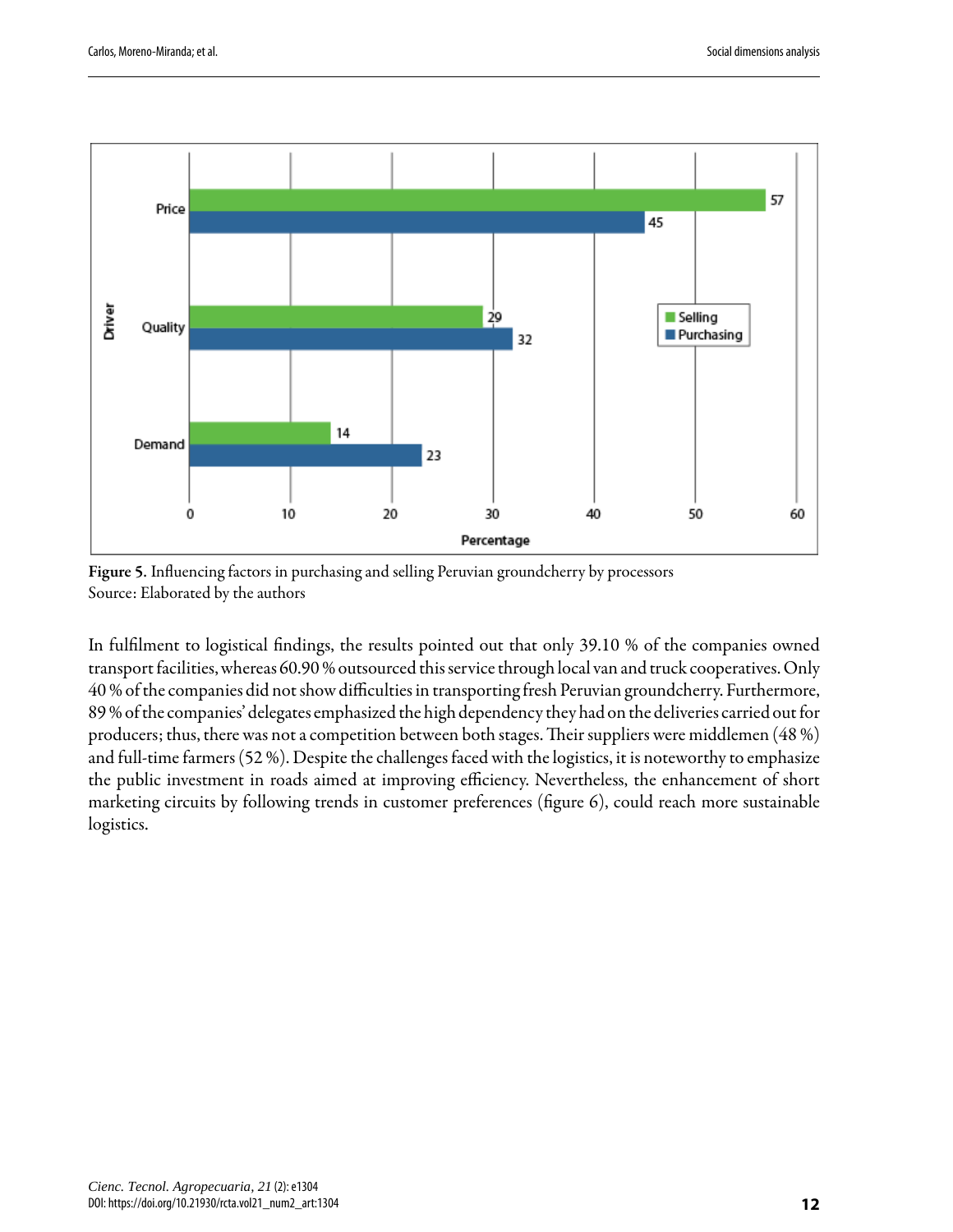<span id="page-12-0"></span>

Figure 6. Categories of Peruvian groundcherry-based products preferred by consumers Source: Elaborated by the authors

The transition in the commercialization of Peruvian groundcherry in fresh and processed formats was remarkable. It had quickly spread through local and district markets. However, it was worth noting that the Peruvian groundcherry chain needed mechanisms to coordinate the flow of goods efficiently by accounting social, economic, and environmental aspects jointly. The following section explains the performance and role of formal distributors and their impact on the functioning of the chain.

#### *Post-production: distributors*

In fulfilment to economic findings, the outcomes from the Market Power Control Agency [Superintendencia de Control de Poder del Mercado] (SCPM) showed a highly concentrated retailing structure (fi[gure](#page-13-0) 7). The Herfindahl-Hirschman Index (HHI) presented values higher than 2,500 during the last 15 years. Besides, they stated that corporations managed the food distribution businesses and invested intensively to expand their marketing chains. The power of these actors was imminent. Respondents said that distributors financed activities with capital and bank lending (65 %), while 35 percent used the stock exchange to involve new investors. Also, they argued that each distributor set up a differentiation strategy to prevent the entry of foreign retailers and procedures to avoid affectations of final consumer pricing. The price of fresh fruit ranged between USD 2.00 to 3.00/kg, whereas the processed one ranged between USD 6.00 to 9.00/kg. However, the pricing also depended on the profit margins predetermined by the board of directors.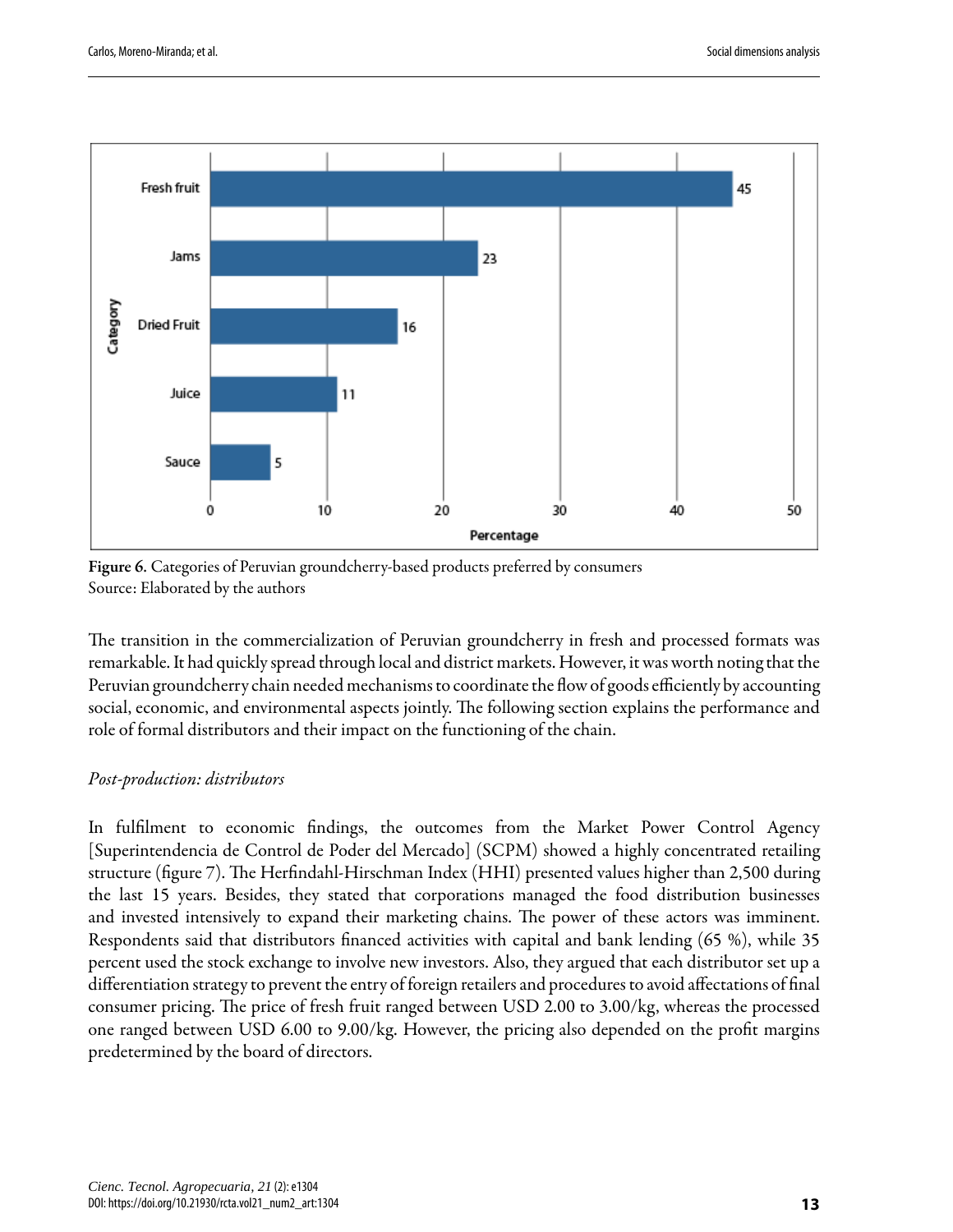<span id="page-13-0"></span>

Figure 7. The Herfindahl-Hirschman Index for the retailing sector in Ecuador from 2008 to 2016 Source: [Superintendencia](#page-18-5) de Control de Poder de Mercado (SCPM) (2017)

In fulfilment to logistic findings, the outcomes stated that  $80\%$  of the companies owned a truck fleet, whereas 20 % outsourced this service through regional truck cooperatives. Also, 90 % of the companies depended on the deliveries of Peruvian groundcherry products from producers and processors. However, they considered the fruit farming intention in long term perspective. Besides, 78 % of their suppliers were SMEs, and 22 % were full-time farmers. Interviewees claimed the strict policies they had to negotiate directly with formal companies.

### Foreign trade

Findings stated that Peruvian groundcherry exports presented a growing trend of volumes with a rate of 13 % per year since 2000. Exporter companies and SMEs faced rigorous revisions because of international market regulations ([Castro-Gonzáles](#page-16-15) et al., 2015). Further, authorities supported good agricultural practices to increase competitiveness. However, respondents claimed that 40 % of the exporters faced losses at some point in the trading process. The main competitors of Ecuador were Colombia, Zimbabwe, Kenya, and Peru (Espinoza & [Monteros,](#page-16-16) 2016; Iizuka & [Gebreeyesus,](#page-16-17) 2017).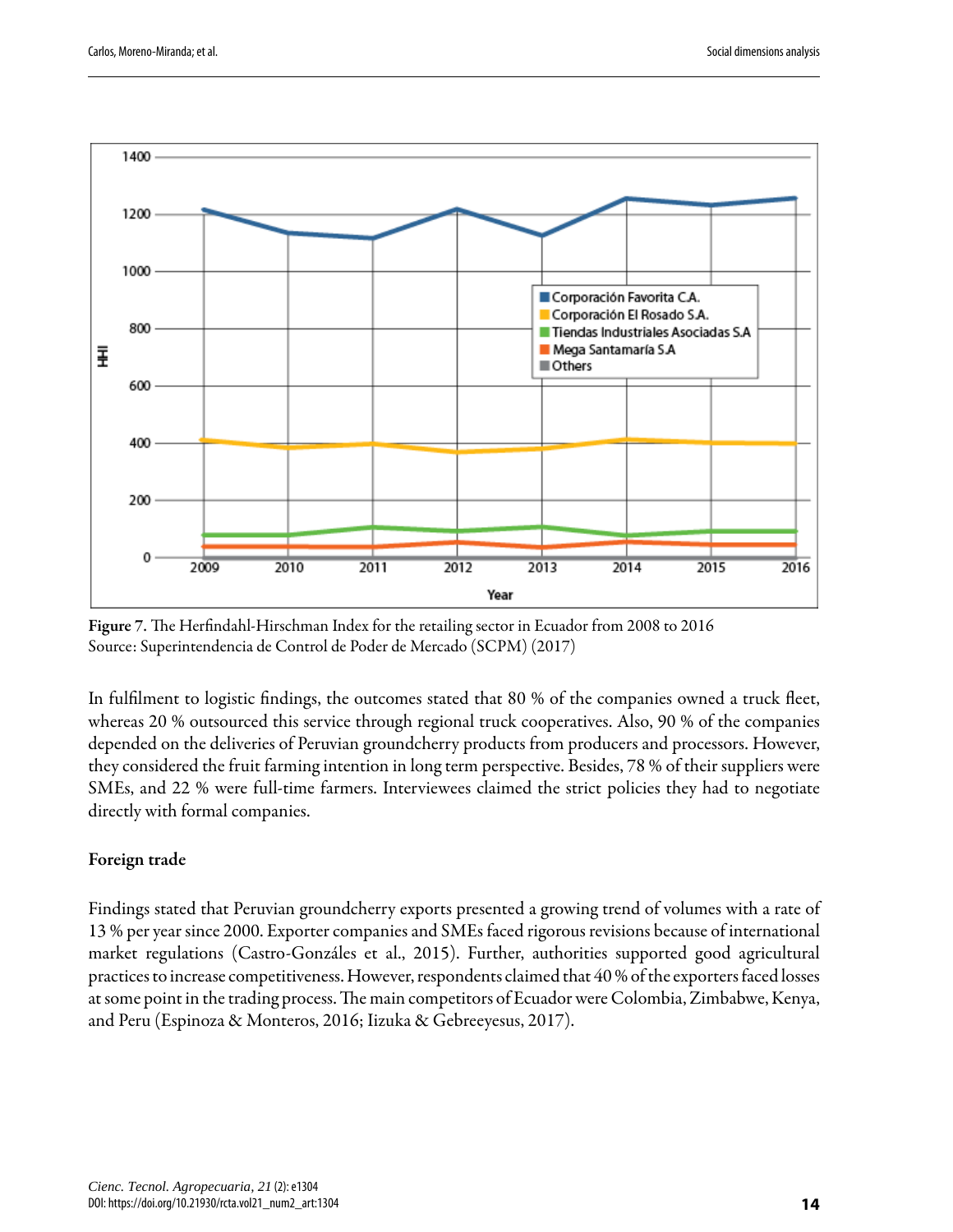#### Scanning the configuration

*Horizontal configuration*. The initial level was responsible for the provision of inputs. The second one received more than 60 % of the contributions from Level 1. Observations pointed out that the success of the Peruvian groundcherry chain depends on the associative structures. Level 3 served as an intermediary between the production and processing stages and channeled off 36 % of the production. Level 4 included different size processors. Level 5 distributed products to local or international markets and also to consumers. Level 6 is responsible for retail delivery, food services, and hotels (figure 8). They had direct connections with consumers and had access to updated information on consumer trends.

*Vertical configuration*. The outcomes examined the degree of fragmentation and the distribution of negotiation power. The fragmented level was the second, which is comprised of farmers, producers, associations, and agricultural cooperatives, and its negotiation power was constrained. Levels corresponding to input suppliers, processors, intermediaries, and distributors were small structures. Their negotiation power and capability to differentiate goods were higher (fi[gure](#page-14-0) 8). These factors were significant when the market competition took place.

<span id="page-14-0"></span>

Figure 8. Horizontal and vertical dimensions of the Peruvian groundcherry chain Source: Elaborated by the authors

### Conclusions

The main actors identified are public entities. The priority of these actors was to strengthen peasant family sustainability. Therefore, the first strategy was to reinforce these entities, which provided technical training and monitoring of Peruvian groundcherry cultivation through extension programs. The second potential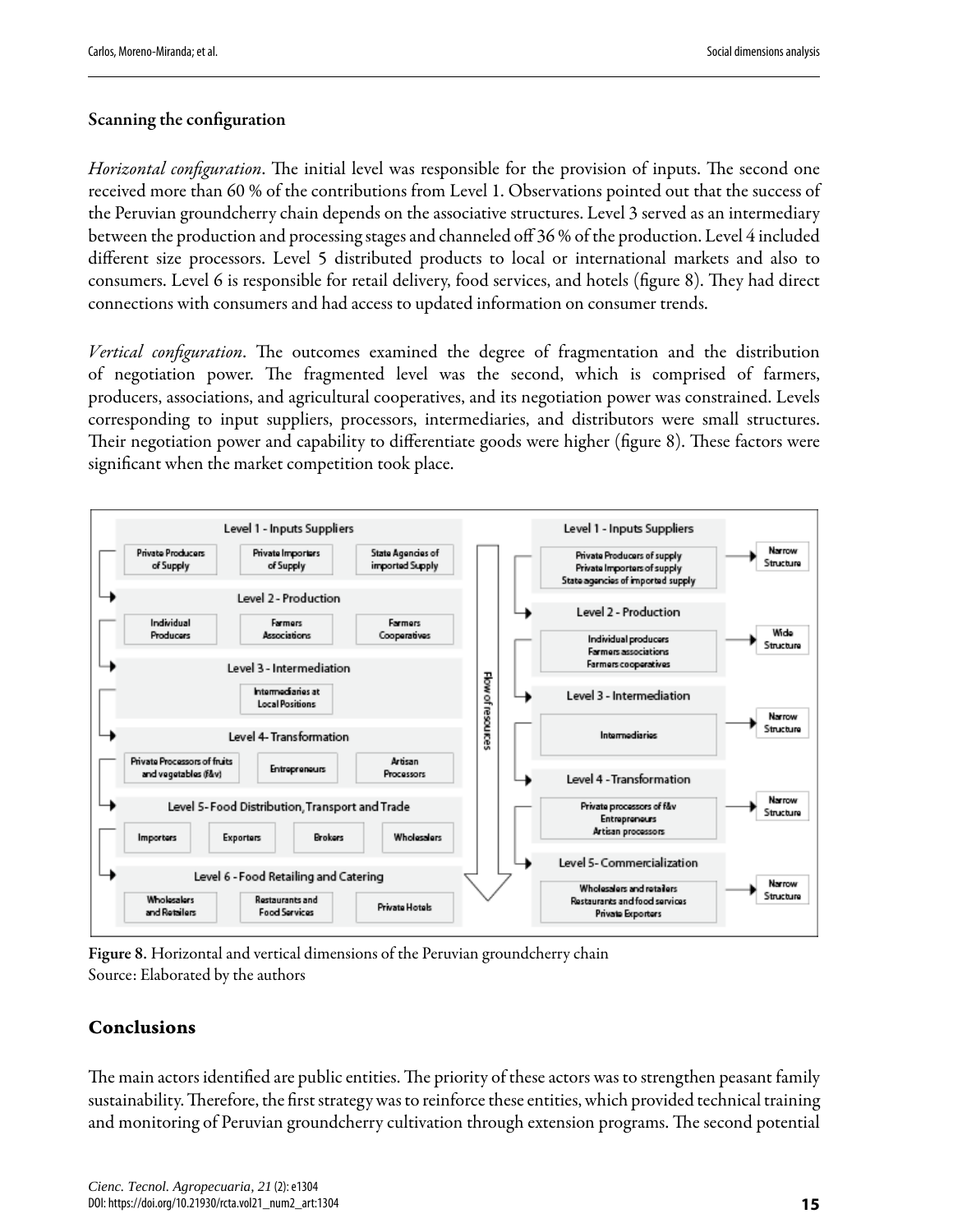<span id="page-15-4"></span>strategy was the stimulation of associativity at the producers' level. This strategy could contemplate a market orientation so that producers will capture a better national and international market positioning. The third strategy pointed to the generation of links with academic institutions to improve performance, efficiency, sustainable management, among other relevant aspects. The fruit and vegetable market was very competitive, dynamic, and profitable. Therefore, the chain under study required focal actors (companies) that promote possible horizontal and vertical synergies between the stages. This strategy suggested studies that deepen collaborative behavior and coordination mechanisms. Finally, the investigation presented limitations in the performance estimations. Thus, we recommend incorporating new indicators to analyze sustainability integrally through environmental and institutional dimensions that lead towards the implementation of circular chain models.

#### Acknowledgments

e authors acknowledge the support from the researchers of Alta Scuola di Management ed Economia Agro-alimentare - SMEA, Università Cattolica del Sacro Cuore, and the owners of Industria de Procesados Hortofrutícolas del Ecuador (Inphec Agroindustrial).

#### Disclaimers

All the authors carried out significant contributions to this document and agree to its publication; further, all authors state that there are no conflicts of interest in this study.

#### References

- <span id="page-15-2"></span>Alvarado Vélez, J. A., & Rebaï, N. (2018). Mining and vulnerability of rural territories in the Ecuadorian Andes: evidence from the province of Azuay. *Cuadernos de Geografía-Revista Colombiana de Geografía, 27*(2), 389-406. http://dx.doi.org/10.15446/rcdg.v27n2.66062
- <span id="page-15-7"></span>Altamirano, M. (2010). *Estudio de la cadena productiva de uvilla (Physalis peruviana L.) en la Sierra norte del Ecuador* [Tesis de pregrado, Universidad San Francisco de Quito]. Repositorio de Tesis de Grado y Posgrado USFQ. http://repositorio.usfq.edu.ec/bitstream/23000/950/1/95220.pdf
- <span id="page-15-6"></span>Arellano, M. J. (2018). *Detección de Fusarium oxysporum en cultivos de uvilla (Physalis peruviana L.) en la Sierra* norte y centro del Ecuador [Tesis de pregrado, Pontificia Universidad Católica del Ecuador]. Repositorio de Tesis de Grado y Posgrado PUCE. http://repositorio.puce.edu.ec/handle/22000/14683
- <span id="page-15-0"></span>Augustin, M. A., Riley, M., Stockmann, R., Bennett, L., Kahl, A., Lockett, T., Osmond, M., Sanguansri, P., Stonehouse, W., Zajac, I., & Cobiac, L. (2016). Role of food processing in food and nutrition security. *Trends in Food Science & Technology, 56*(11), 115-125. https://doi.org/10.1016/j.tifs.2016.08.005
- <span id="page-15-5"></span>Azen, R., & Budescu, D. V. (2003). The dominance analysis approach for comparing predictors in multiple regression. *Psychological Methods, 8*(2), 129-148. https://doi.org/10.1037/1082-989x.8.2.129
- <span id="page-15-3"></span>Banco Central del Ecuador. (2018). *Monthly Statistical Information*. https://www.bce.fin.ec/en/index.php/econo mic-information
- <span id="page-15-1"></span>Banco Interamericano de Desarrollo (BID). (2018, 28 de marzo). Seven Latin American countries will receive support from IDB Investand LAAD to strengthen agriculture. *IDB News*. https://www.iadb.org/en/news/s even-latin-american-countries-will-receive-support-idb-invest-and-laad-strengthen-agriculture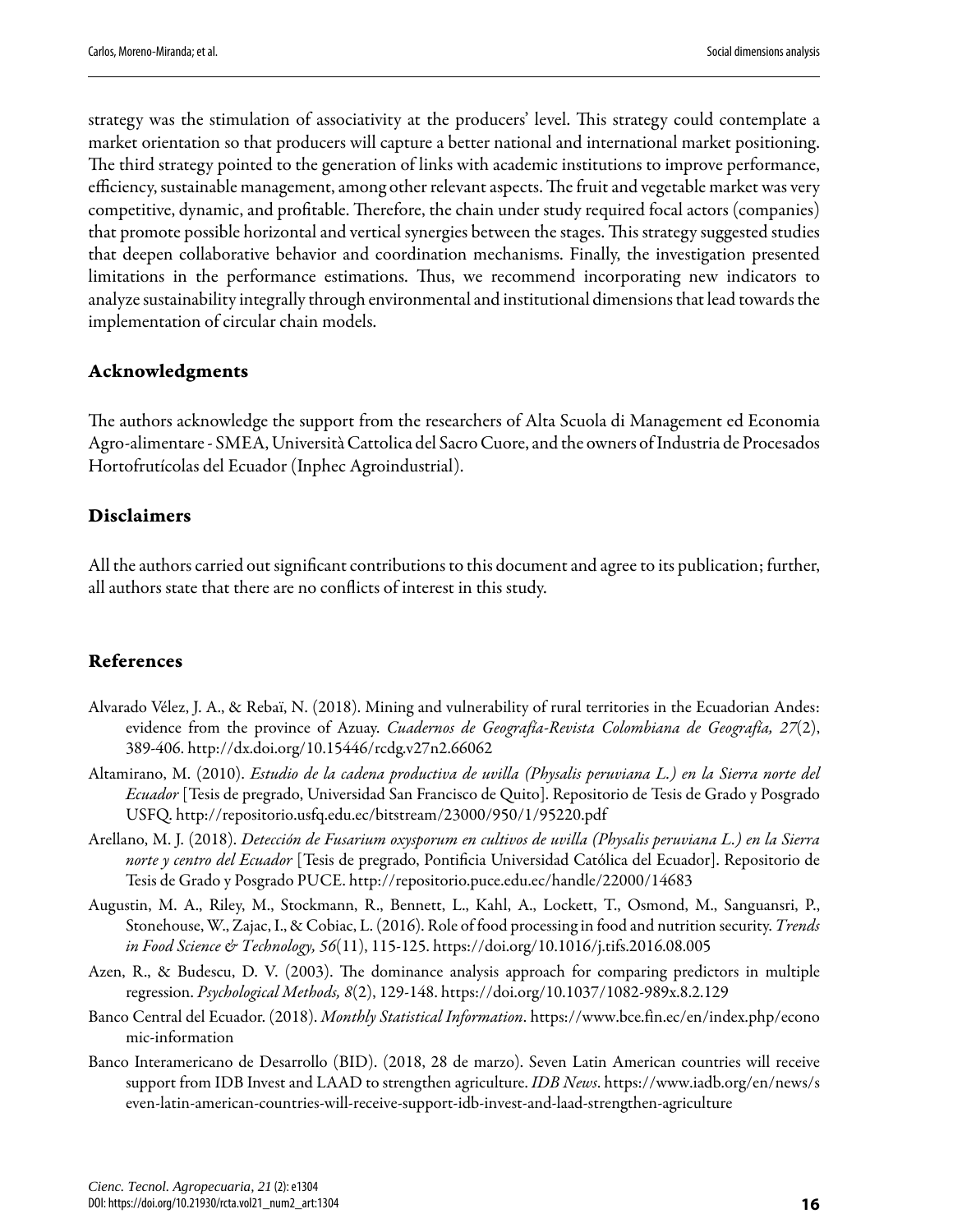- <span id="page-16-3"></span>Barrera-Mosquera, V., De los Rios-Carmenado, I., Cruz-Collaguazo, E., & Coronel-Becerra, J. (2010). Analysis of available capitals in agricultural systems in rural communities: the case of Saraguro, Ecuador. *Spanish Journal of Agricultural Research, 8*(4), 1191-1207. https://doi.org/10.5424/sjar/2010084-1408
- <span id="page-16-11"></span>Brito, M. (2015). *Impulsar un cultivo de alto potencial para mejorar las condiciones de vida de los cultivadores*. Food Chain Partnership. https://bit.ly/2IvXePA
- <span id="page-16-12"></span>Carrillo-Perdomo, E.,Aller,A., Cruz-Quintana, S.M.,Giampieri, F.,&Alvarez-Suarez,J.M.(2015).Andean berries from Ecuador: A review on botany, agronomy, chemistry and health potential. *Journal of Berry Research, 5*(2), 49-69. https://doi.org/10.3233/JBR-140093
- <span id="page-16-15"></span>Castro-Gonzáles, S., Vázquez-Guzmán, E., & Vega Vilca, J. C. (2015). Ecuador, Perú y Colombia: ¿Competidores o complementarios Sudamericanos? Análisis de su competitividad global. *Revista Global de Negocios, 3*(6), 13-28.
- <span id="page-16-16"></span>Espinoza, K. V., & Monteros, M. A. (2016). *Persistencia campesina en el Ecuador: Vulnerabilidades socio-económicas* y ambientales y acciones colectivas para enfrentarlas [Tesis de pregrado, Escuela Politécnica Nacional]. BIBDigital. https://bibdigital.epn.edu.ec/bitstream/15000/16571/1/CD-7231.pdf
- <span id="page-16-14"></span>Fischer, G., Almanza-Merchán, P. J., & Miranda, D. (2014). Importancia y cultivo de la uchuva(*Physalis peruviana* L.). *Revista Brasileira de Fruticultura, 36*(1), 01-15. https://doi.org/10.1590/0100-2945-441/13
- <span id="page-16-0"></span>Franko, P. (2018). *The puzzle of Latin American economic development*. Rowman & Littlefield.
- <span id="page-16-1"></span>Furtado,C.(2018).Economic development ofLatinAmerica.InP. F.Klaren,*Promise of Development*(pp. 124-148). Routledge. https://doi.org/10.4324/9780429497995-9
- <span id="page-16-10"></span>Galvis,J.A., Fischer, G.,&Gordillo,O. P.(2015). Cosecha y poscosecha dela uchuva.In G. Fischer(Ed.),*Avances en cultivo, poscosecha y exportación de la uchuva* (Physalis peruviana L.) *en Colombia* (pp. 165-190). Universidad Nacional de Colombia.
- <span id="page-16-4"></span>Hallam, D., Liu, P., Lavers, G., Pilkauskas, P., Rapsomanikis, G., & Claro, J. (2004). The market for non-traditional agricultural exports. [Informe técnico n. 3]. FAO. http://www.fao.org/docrep/007/y5445e/y5445e00.HTM
- <span id="page-16-6"></span>Hawkes, C., & Ruel, M. (2011). *Value chains for nutrition* [documento de conferencia]. Conferencia Internacional IFPRI, Nueva Delhi, India. https://pdfs.semanticscholar.org/515f/6f63f0abac4ff95bcd2272c6b54acd253b ac.pdf
- <span id="page-16-9"></span>Houtart, F. (2014). El desafío de la agricultura campesina para el Ecuador. In J. Cuvi (Ed.), *La restauración* conservadora del correísmo (pp. 167-178). Arcoíris Producción Gráfica.
- <span id="page-16-17"></span>Iizuka, M., & Gebreeyesus, M. (2017). Using functions of innovation systems to understand the successful emergence of non-traditional agricultural export industries in developing countries: Cases from Ethiopia and Chile. *e European Journal of Development Research, 29*(2), 384-403. https://doi.org/10.1057/s41287-01 6-0004-0
- <span id="page-16-13"></span>Instituto Nacional de Investigación Agrícola (INIAP). (2016). *Caracterización morfoagronómica de la colección de uvilla* (Physalis peruviana L.) *del banco de germoplasma del INIAP, Ecuador*. http://repositorio.iniap.gob.ec /handle/41000/530
- <span id="page-16-2"></span>Martínez Valle, L. (2016). Agribusiness, peasant agriculture and labour markets: Ecuador in comparative perspective. *Journal of Agrarian Change, 17*(4), 680-693. https://doi.org/10.1111/joac.12188
- <span id="page-16-8"></span>Mayne, J. (2008). *Contribution analysis: An approach to exploring cause and effect*. ILAC Brief. https://cgspace.cgi ar.org/handle/10568/70124
- <span id="page-16-5"></span>Ministerio de Agricultura de Ecuador. (2014). *Zonificación agroecológica económica del cultivo de uvilla* (Physalis peruviana L.)*. Zonificación agroecológica y económica en el Ecuador continental.* Coordinación General del Sistema de información Nacional.
- <span id="page-16-7"></span>Ministerio de Agricultura de Ecuador. (2016). *Zonificación agroecológica económica del cultivo de uvilla* (Physalis peruviana L.). ZAE.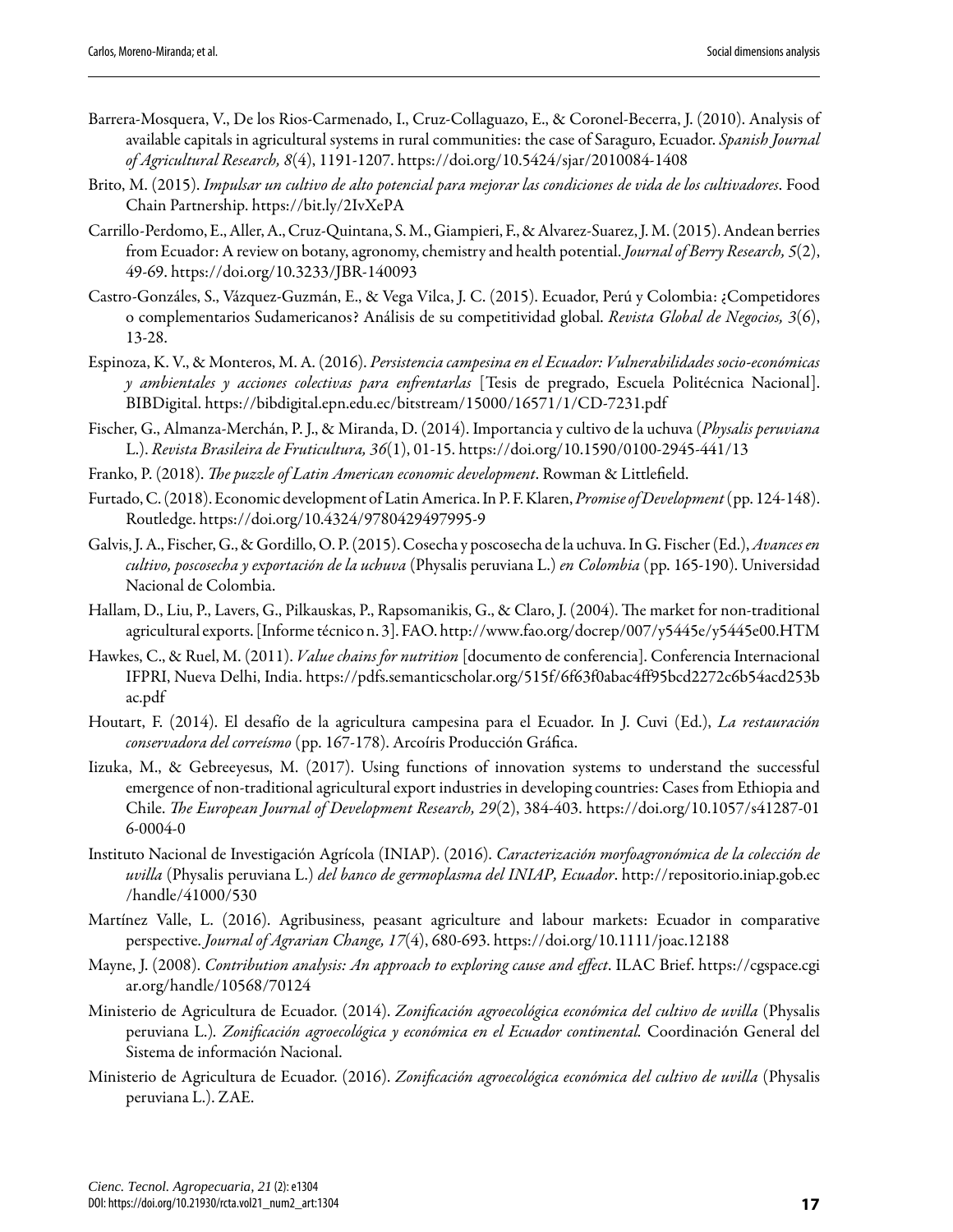- <span id="page-17-11"></span>Ministerio de Industrias y Productividad Ecuador (MIPRO). (2016). *Política industrial del Ecuador 2016- 2025. Más industrias mayor desarrollo*. http://www.competencias.gob.ec/wp-content/uploads/2017/06/06PPP20 16-POLITICA02.pdf
- <span id="page-17-14"></span>Mutebi Kalibwani, R., Twebaze, J., Kamugisha, R., Kakuru, M., Sabiiti, M., Kugonza, I., & Nyamwaro, S. (2018). Multi-stakeholder partnerships in value chain development: A case of the organic pineapple in Ntungamo district, Western Uganda. *Journal of Agribusiness in Developing and Emerging Economies, 8*(1), 171-185. htt ps://doi.org/10.1108/JADEE-08-2015-0038
- <span id="page-17-4"></span>Notarnicola, B., Hayashi,K., Curran, M.A., & Huisingh, D.(2012). Progressinworking towardsa moresustainable agri-food industry. *Journal of Cleaner Production*, 28, 1-8. https://doi.org/10.1016/j.jclepro.2012.02.007
- <span id="page-17-7"></span>Observatory of Economic Complexity (OEC). (2017). *Exportaciones, importaciones, y socios comerciales*. https://o ec.world/es/profile/country/ecu/
- <span id="page-17-16"></span>Orjuela-Castro, J. A., Morales-Aguilar, F. S., & Mejía-Flórez, L. F. (2017). Which is the best supply chain for perishable fruits, Lean or Agile? *Revista Colombiana de Ciencias Hortícolas, 11*(2), 294-305. https://doi.org /10.17584/rcch.2017v11i2.5950
- <span id="page-17-1"></span>Phukan, P., Lepcha, B., Avasthe, R., & Singh, N. J. (2017). Socio-economic characteristics and constraints faced by Horticultural growers of East Sikkim. *Journal of Krishi Vigyan, 6*(1), 175-179. https://doi.org/10.5958/23 49-4433.2017.00075.7
- <span id="page-17-17"></span>Proecuador (2016). *Boletín de inteligencia de mercados agosto-septiembre 2016*. https://www.proecuador.gob.ec/ca tegory/descargas/boletin-de-inteligencia-de-mercados/
- <span id="page-17-18"></span>Proecuador (2017). *Boletín de comercio exterior 2017*. https://www.proecuador.gob.ec/search/BOLETIN+COM ERCIO+EXTERIOR/
- <span id="page-17-0"></span>Reardon, T. (2015). The hidden middle: the quiet revolution in the midstream of agrifood value chains in developing countries. *Oxford Review of Economic Policy, 31*(1), 45-63. https://doi.org/10.1093/oxrep/grv011
- <span id="page-17-15"></span>Rodríguez Moreno, J. A. (2018). *Innovation behaviour and performance in Ecuadorian firms* [Tesis doctoral, Universidad de Valencia]. Roderic. http://hdl.handle.net/10550/66092
- <span id="page-17-8"></span>Romero Granja, C., & Wollni, M. (2018). Dynamics of smallholder participation in horticultural export chains: evidence from Ecuador. *Agricultural economics, 49*(2), 225-235. https://doi.org/10.1111/agec.12411
- <span id="page-17-5"></span>Romero Granja, C., & Wollni, M. (2019). Opportunistic behaviour and trust: experimental results from broccoli farmers in Ecuador. *Journal of Agricultural Economics, 70*(1), 62-80. https://doi.org/10.1111/1477-9552.1 2271
- <span id="page-17-6"></span>Ruiz, M., (2018). Ejes centrales de acumulación de capital en el Ecuador actual: una panorámica general. *Revista Economía, 70*(111), 77-93. https://doi.org/10.29166/economia.v70i111.1391
- <span id="page-17-2"></span>Sands, S., & Ferraro, C. (2010). Retailers' strategic responses to economic downturn: insights from down under. *International Journal of Retail & Distribution Management, 38*(8), 567-577. https://doi.org/10.1108/0959 0551011057408
- <span id="page-17-13"></span>Santacoloma-Varón, L. E. (2015). Importancia de la economía campesina en los contextos contemporáneos: una mirada al caso colombiano. *Entramado, 11*(2), 38-50. https://doi.org/10.18041/entramado.2015v11n2.22 210
- <span id="page-17-10"></span>Sarango-Lalangui, P., Álvarez-García, J., & del Río-Rama, M. (2018). Sustainable practices in small and mediumsized enterprises in Ecuador. *Sustainability, 10*(6), 2105. https://doi.org/10.3390/su10062105
- <span id="page-17-3"></span>Sellahewa, J. N., & Martindale, W. (2010). The impact of food processing on the sustainability of the food supply chain. *Aspects of Applies Biology, 102*, 91-99.
- <span id="page-17-9"></span>Senplades. (2015). *Zona 3 Centro Agenda Zonal*. Secretaría Nacional de Planificación y Desarrollo. https://www.p lanificacion.gob.ec/wp-content/uploads/downloads/2015/11/Agenda-zona-3.pdf
- <span id="page-17-12"></span>Senplades. (2017). *Agricultura familiar y comunicación para el desarrollo*. https://www.planificacion.gob.ec/el-pla n-nacional-para-el-desarrollo-2017-2021-impulsa-el-desarrollo-rural-integral/